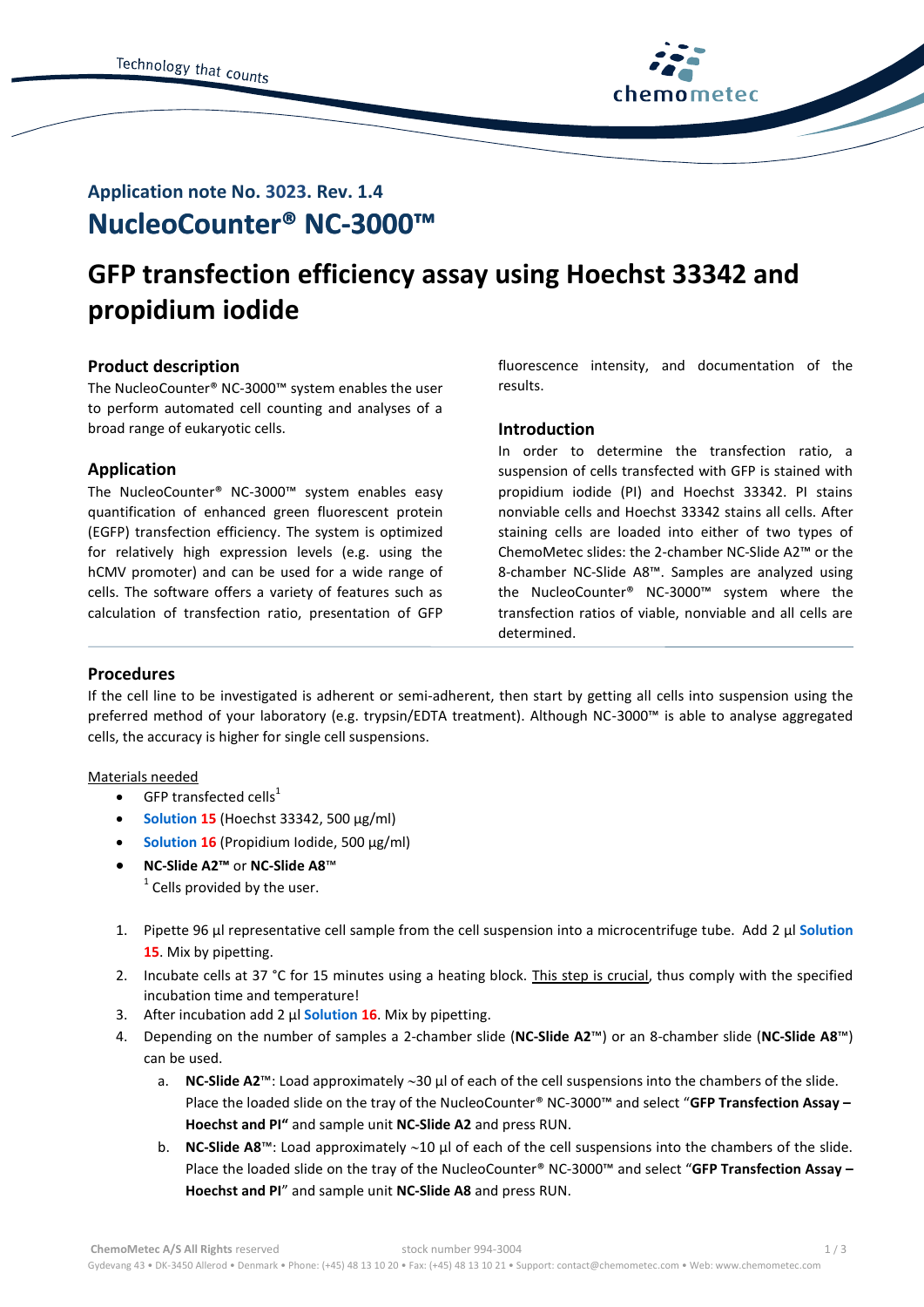

After image acquisition and analysis scatter plots and histograms showing information about e.g. GFP fluorescence intensity will be displayed on the PC screen, and in the result tab will contain the results consisting of transfection ratios (as percentage) for viable, nonviable and all cells. Moreover, as a summary of the histogram the mean, standard deviation and main number (the most frequently occurring value) of GFP fluorescence are also shown in the result tab.

#### **Note**

To assure reliable determination of transfection efficiency using the NucleoCounter® NC-3000™ system, it is recommended that the total cell concentration in the sample should be in the range of 5∙10<sup>4</sup> cells/ml to 5∙10<sup>6</sup> cells/ml. If the concentration of cells is below 5⋅10<sup>4</sup> cells/ml then the cell concentration may be increased by centrifugation followed by resuspension of the pellet using growth media or PBS. The resuspended cell sample is then treated as described above.

If the total cell concentration is above 5 $\cdot 10^6$  cells/ml, the cell suspension can be diluted with growth media or PBS to achieve the desired concentration. The diluted cell sample is then treated as described in the procedure.